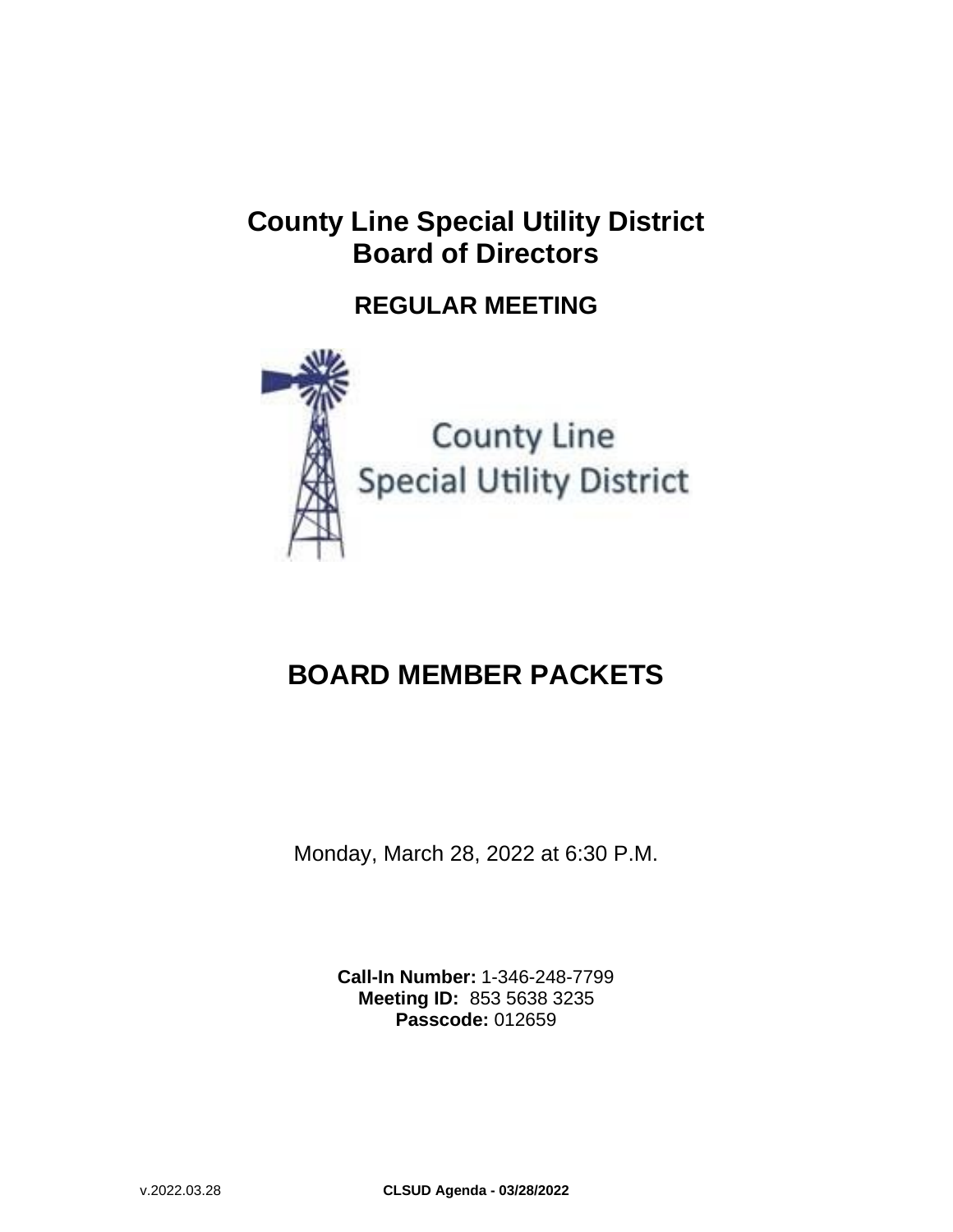#### **BOARD MEMBER PACKETS**

Monday, March 28, 2022 at 6:30 PM 8870 Camino Real, Uhland, TX 78640 512-398-4748

This Notice is posted pursuant to the Texas Open Meetings Act (Texas Government Code Chapter 551). The County Line Special Utility District (CLSUD) Board of Directors will hold a meeting at 6:30 PM, Monday, March 28, 2022, at the County Line Special Utility District Offices, 8870 Camino Real, Uhland, Texas. The presiding officer of the meeting, along with three or more Directors will be physically present at the location noted above. Some Directors may participate remotely through videoconference. The public may observe this meeting in person or by using the following videoconference link and/or calling the number and code provided:

#### *(Clickable)* **[ZOOM MEETING LINK](https://us06web.zoom.us/j/7321568424?pwd=ZklyNmZoUGNSTHVOdTlLdzVISWUzQT09)**

<https://us06web.zoom.us/j/85356383235?pwd=UmFWTzFzN3R0WFJ4aVhJL3hGUmZMQT09>

#### **Call-In Number:** 1-346-248-7799 US **Meeting ID:** 853 5638 3235 **Passcode:** 012659

Members of the public wishing to make public comment during the meeting must (1) be present at the public meeting location or (2) join by videoconference and register by emailing officemanager@[clsud.com](mailto:gmoore@alliancewater.org) or calling 512-398-4748 prior to 5:00 p.m. on the day of the meeting. Public comment is not allowed by call-in. This meeting will be recorded. A copy of the agenda will be available on CLSUD's website at the time of the meeting. Additional information can be obtained by calling CLSUD at 512 398-4748.

- A. CALL TO ORDER
- B. ROLL CALL
- C. PUBLIC COMMENT PERIOD (Note: Each person wishing to speak must register with CLSUD at officemanager@[clsud.com](mailto:gmoore@alliancewater.org) before 5:00 p.m. on the day of the meeting.)

#### D. CONSENT AGENDA - None

*The items included in the Consent Agenda portion of this meeting agenda can be considered and approved by the Board of Directors by one motion and vote. A Board member may request that an item included in the Consent Agenda be considered separately, in which event the Board of Directors will take action on the remaining Consent Agenda items and then consider the item removed from the Consent Agenda.*

- D.1 Consider approval of minutes of the Board Meeting held February 28, 2022.
- E. PUBLIC HEARINGS / PRESENTATIONS None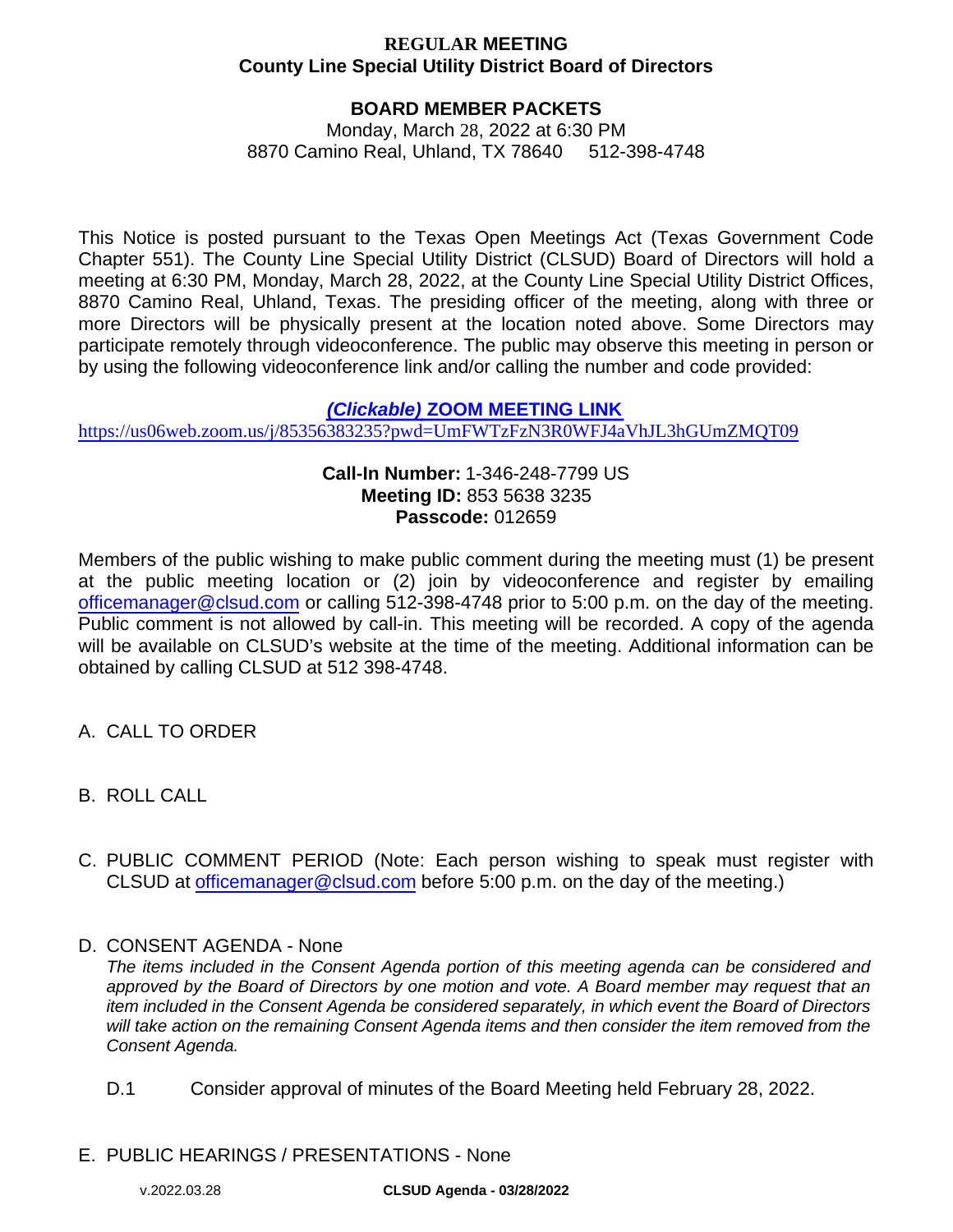#### **BOARD MEMBER PACKETS**

Monday, March 28, 2022 at 6:30 PM 8870 Camino Real, Uhland, TX 78640 512-398-4748

- F. ITEMS FOR DISCUSSION NOT REQUIRING ACTION
	- F.1 Update on Wastewater Plant Operations.
	- F.2 Update on projects related to the Wastewater presented by Allison Nieto.
	- F.3 Update on projects related to the Water presented by Jeff Kallus.
	- F.4 Update on the CRWA & ARWA Board meetings.
	- F.5 Update progress on the 2022 Budget.
	- F.6 Review the February 2022 Financial reports.
	- F.7 Update on the Wastewater CCN in front of the PUC.
	- F.8 SCADA Update.
	- F.9 Edwards well generator.
	- F.10 Status of Board members up for reelection and status of/need for election.
- G. GENERAL MANAGER AND LEGAL COUNSEL REPORTS Update on future meeting dates, locations, status of CLSUD procurements, General Manager activities, other operational activities and the status of legal and engineering issues, where no action is required.*~ Daniel Heideman, General Manager, CLSUD / David Klein, Lloyd Gosselink Rochelle & Townsend, P.C.*

G.1 Report on CRWA Board of managers meeting, construction committee and manager replacement committee.

#### H. ITEMS FOR ACTION OR DISCUSSION/DIRECTION

- H.1 Update, discussion, and possible direction to Staff regarding the GBRA Water SupplyAgreement*(Gonzales Carrizo Water Supply Project Treated Water Supply Agreement By and Between the Guadalupe-Blanco River Authority and County Line Special Utility District)*. *~ Daniel Heideman, General Manager, CLSUD*
- H.2 Update, discussion, and possible direction to Staff regarding the Water Rate Study by Williams Water Works Consulting and its recommended rate increases. *~ Daniel Heideman, General Manager, CLSUD*
- H.3 Update, discussion, and possible action regarding SWE FM 2720 Water Line Improvements Task Order Pkg. *~ Daniel Heideman, General Manager, CLSUD*
- H.4 Update, discussion, and possible action regarding appointment to the CRWA Board of Trustees. ~ *Daniel Heideman, General Manager, CLSUD*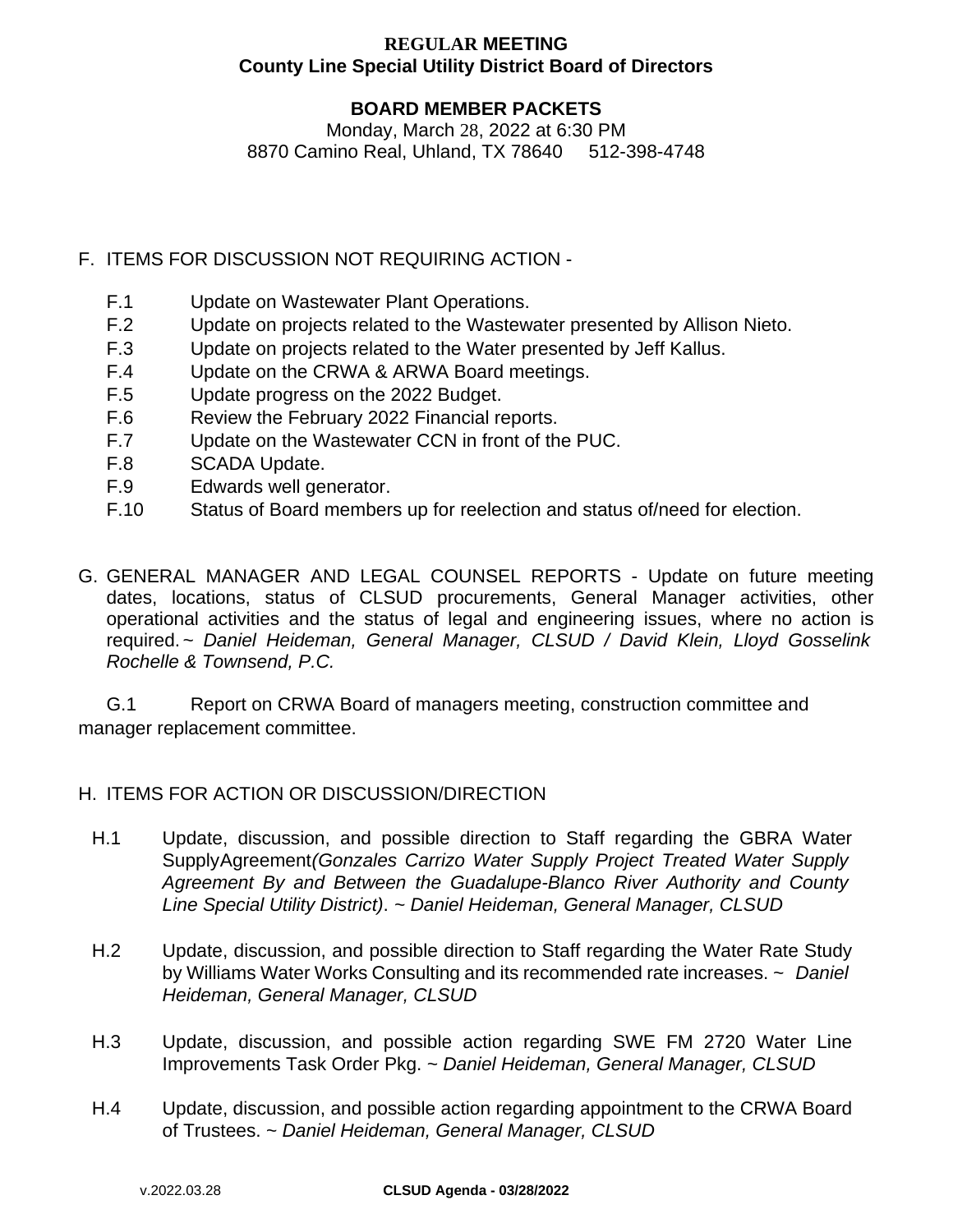#### **BOARD MEMBER PACKETS**

Monday, March 28, 2022 at 6:30 PM 8870 Camino Real, Uhland, TX 78640 512-398-4748

- H.5 Update, discussion, and possible action on an order appointing/ratifying the appointment of a new member of to the County Line Special Utility District Impact Fee Advisory Committee.
- H.6 Update, discussion, and possible action on the Water CIP regarding its ongoing status, the amount to contribute to the CIP cost from CLSUD restricted funds, and the results from the meeting with the Frost Bank Financial Advisor.
- H.7 Update, discussion, and possible action on CRWA's Wells Ranch III water supply project.
- H.8 Update, discussion, and possible action on scheduling Impact Fee Public Hearing on April 18, 2022 at 6:30pm - right before the Regular Board of Directors meeting.
- I. BOARD PRESIDENT REPORTS Updates of ongoing projects and activities and potential future items where no action is required.
- J. BOARD MEMBER ITEMS OR FUTURE AGENDA ITEMS Possible acknowledgement by Board Members of future area events and/or requests for item(s) to be placed on a future agenda where no action is required.
- K. EXECUTIVE SESSION
	- K.1 *Executive Session pursuant to the Government Code, Section 551.071 (Consultation with Attorney) and/or Section 551.072 (Real Property Deliberations) regarding:*
		- *A. Water supply or wastewater partnership options;*
		- *B. Acquisition of real property or rights of way for water supply or wastewater project purposes;*
	- K.2 Action from Executive Session on the following matters:
		- *A. Water supply or wastewater partnership options;*
		- *B. Acquisition of real property or rights of way for water supply or wastewater project purposes;*
- L. ADJOURNMENT